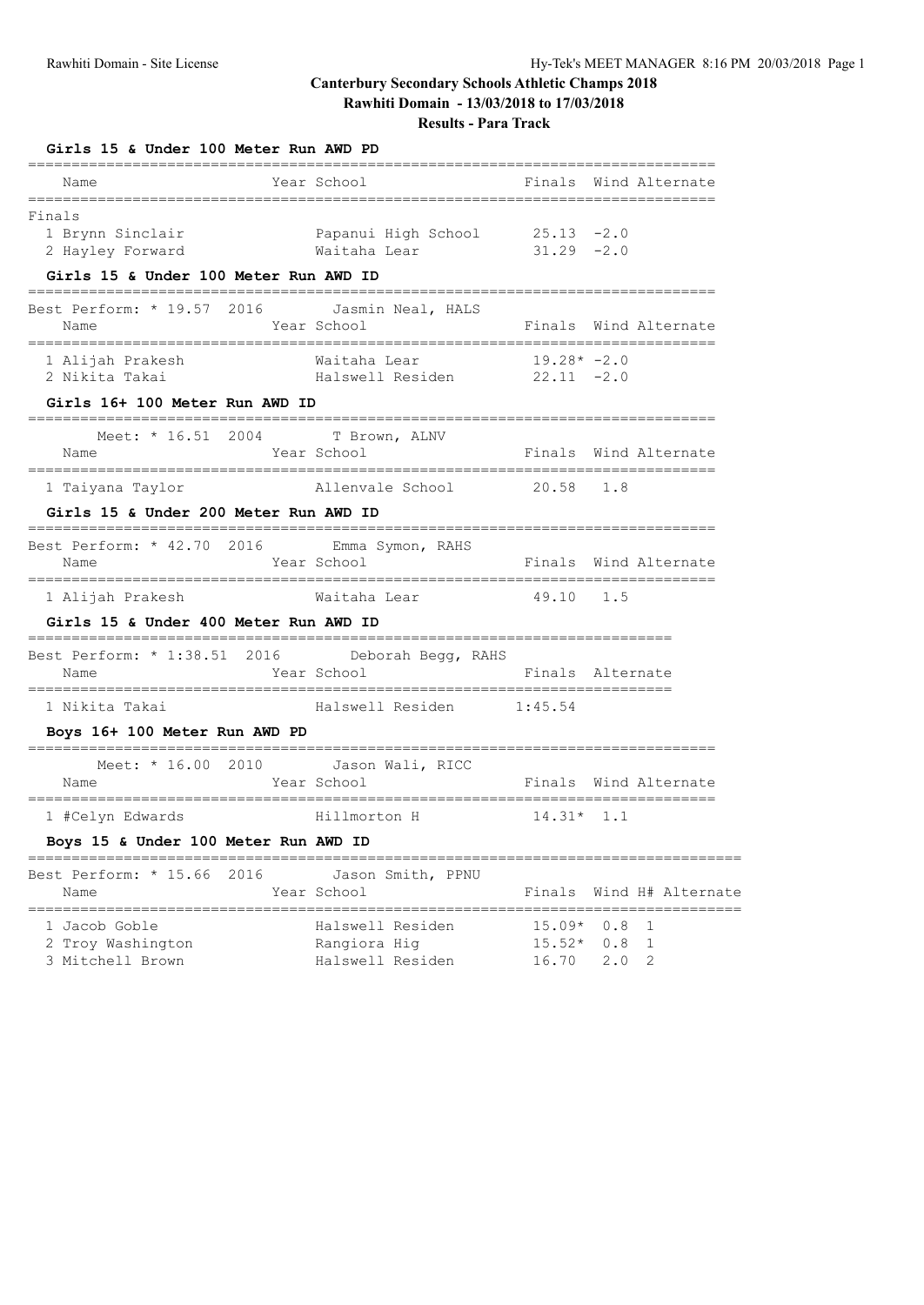### **Canterbury Secondary Schools Athletic Champs 2018 Rawhiti Domain - 13/03/2018 to 17/03/2018 Results - Para Track**

| Meet: * 12.97 2014<br>Name                           | Bradley Garner, ALNV<br>Year School                                                       |                                                     | Finals Wind H# Alternate |
|------------------------------------------------------|-------------------------------------------------------------------------------------------|-----------------------------------------------------|--------------------------|
| 1 George Adam<br>2 Jacob Lowson<br>3 Michael Davies  | St Andrew's College<br>Papanui High School 15.60 2.5 2<br>Papanui High School 15.75 2.5 2 | 14.98 1.8 1                                         |                          |
| Boys 15 & Under 200 Meter Run AWD ID                 |                                                                                           |                                                     |                          |
| Best Perform: * 31.87 2016 Jason Smith, PPNU<br>Name | Year School                                                                               |                                                     | Finals Wind H# Alternate |
| 1 Jacob Goble<br>2 Troy Washington<br>3 Eric Russell | Halswell Residen<br>Rangiora Hig<br>Waitaha Lear                                          | $32.07$ $2.5$ 1<br>$32.26$ $2.5$ 1<br>$32.73$ 0.2 2 |                          |
| Boys 16+ 200 Mater Run AWD ID                        |                                                                                           |                                                     |                          |

#### **Boys 16+ 200 Meter Run AWD ID**

**Boys 16+ 100 Meter Run AWD ID**

| Meet: $* 26.52 2014$ | Bradley Garner, ALNV |                |                       |
|----------------------|----------------------|----------------|-----------------------|
| Name                 | Year School          |                | Finals Wind Alternate |
|                      |                      |                |                       |
| 1 Wiremu Manahi      | Allenvale School     | 28.59 0.8      |                       |
| 2 Carl TeTone Huia   | Papanui High School  | $33.49$ 0.8    |                       |
| 3 Michael O'Connell  | Waitaha Lear         | $35.17 \t 0.8$ |                       |

### **Boys 15 & Under 400 Meter Run AWD ID**

| Best Perform: * 1:09.90 2015 | Christian Murphy, HALS |         |                  |
|------------------------------|------------------------|---------|------------------|
| Name                         | Year School            |         | Finals Alternate |
|                              |                        |         |                  |
| 1 Eric Russell               | Waitaha Lear           | 1:18.13 |                  |
| 2 Nathan Carter              | Darfield Hig           | 1:23.96 |                  |
| 3 Reuben Anguisaca-Bland     | Papanui High School    | 1:32.51 |                  |

#### **Boys 16+ 400 Meter Run AWD ID**

#### ==========================================================================  $M_{\odot}$   $\star$  1:00.20.2014 Joel Kibblewhite

| Year School<br>Finals Alternate<br>Name                                                                                                                  |  |
|----------------------------------------------------------------------------------------------------------------------------------------------------------|--|
| 1 Wiremu Manahi<br>1:07.36<br>Allenvale School<br>1:14.74<br>Papanui High School<br>2 Jacob Lowson<br>3 Michael Davies<br>Papanui High School<br>1:29.36 |  |

### **Boys 15 & Under 100 Meter Run AWD CP**

| Meet: $* 21.99 2016$ | Isiah Atherton, STBD |              |                       |
|----------------------|----------------------|--------------|-----------------------|
| Name                 | Year School          |              | Finals Wind Alternate |
|                      |                      |              |                       |
| 1 Xander Kroef       | Rangiora New         | $15.96*$ 0.4 |                       |
| 2 Jasper Moss        | Christ's College     | $16.08*$ 0.4 |                       |
| 3 Jyvhen Duell       | St Bede's College    | $17.19*0.4$  |                       |